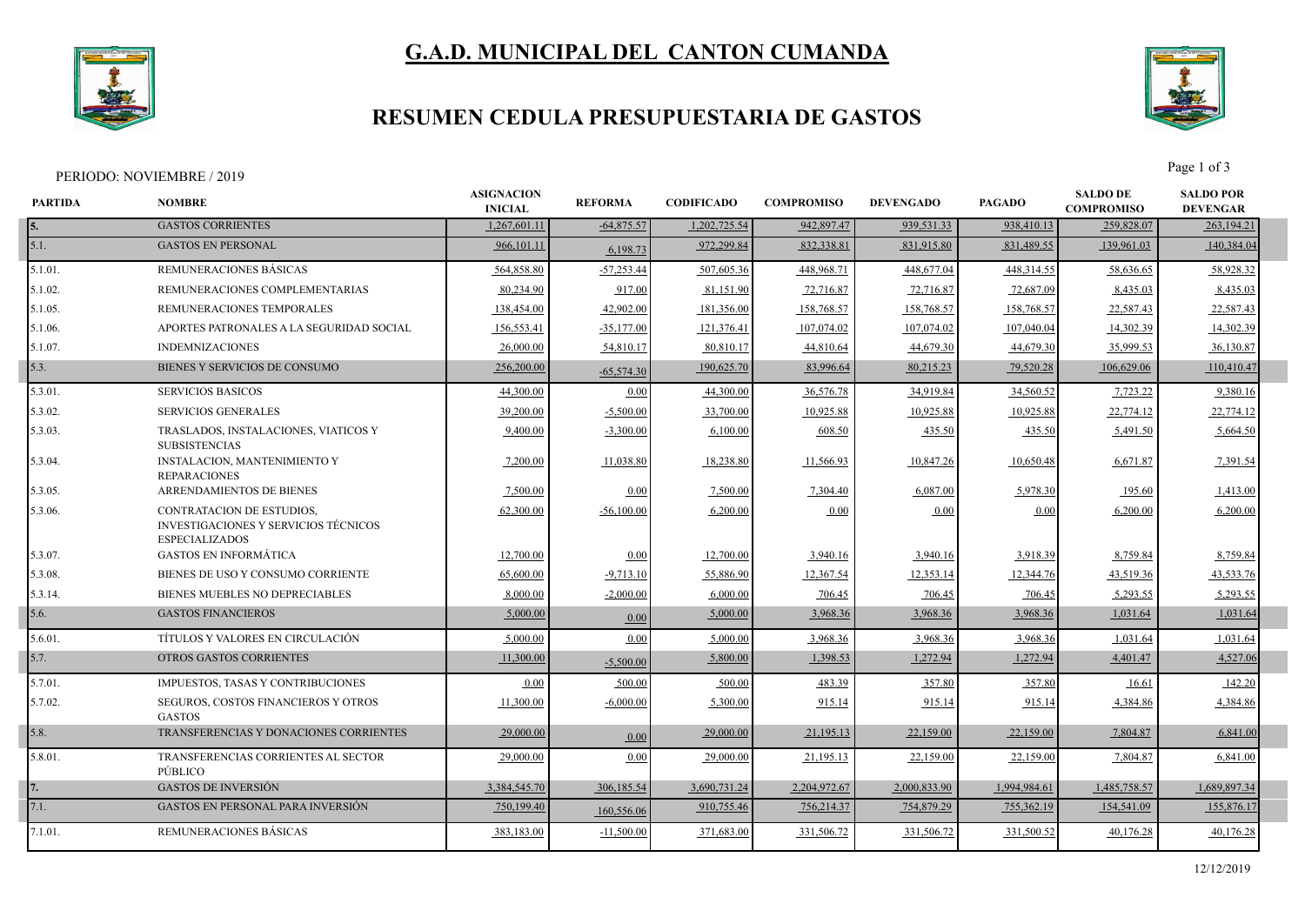



# **RESUMEN CEDULA PRESUPUESTARIA DE GASTOS**



PERIODO: NOVIEMBRE / 2019<br>Page 2 of 3

| <b>PARTIDA</b> | <b>NOMBRE</b>                                                                                        | <b>ASIGNACION</b><br><b>INICIAL</b> | <b>REFORMA</b> | <b>CODIFICADO</b> | <b>COMPROMISO</b> | <b>DEVENGADO</b> | <b>PAGADO</b> | <b>SALDO DE</b><br><b>COMPROMISO</b> | <b>SALDO POR</b><br><b>DEVENGAR</b> |  |
|----------------|------------------------------------------------------------------------------------------------------|-------------------------------------|----------------|-------------------|-------------------|------------------|---------------|--------------------------------------|-------------------------------------|--|
| 7.1.02.        | REMUNERACIONES COMPLEMENTARIAS                                                                       | 65.371.25                           | 20,633.00      | 86,004.25         | 74,774.40         | 74,774.40        | 74,731.27     | 11,229.85                            | 11,229.85                           |  |
| 7.1.05.        | REMUNERACIONES TEMPORALES                                                                            | 121,700.00                          | 135,304.44     | 257,004.44        | 241,620.09        | 241,220.09       | 240,859.18    | 15,384.35                            | 15,784.35                           |  |
| 7.1.06.        | APORTES PATRONALES A LA SEGURIDAD SOCIAL                                                             | 110,131.00                          | 12,728.79      | 122,859.79        | 101,885.66        | 101,885.66       | 101,843.72    | 20,974.13                            | 20,974.13                           |  |
| 7.1.07.        | <b>INDEMNIZACIONES</b>                                                                               | 69,814.15                           | 3,389.83       | 73,203.98         | 6,427.50          | 5,492.42         | 6,427.50      | 66,776.48                            | 67,711.56                           |  |
| 7.3.           | BIENES Y SERVICIOS PARA INVERSIÓN                                                                    | 731,068.83                          | 24,351.94      | 755,420.77        | 463,253.84        | 458,389.44       | 456,835.43    | 292,166.93                           | 297,031.33                          |  |
| 7.3.02.        | <b>SERVICIOS GENERALES</b>                                                                           | 50,300.00                           | 74,111.23      | 124,411.23        | 94,890.95         | 93,714.95        | 92,822.78     | 29,520.28                            | 30,696.28                           |  |
| 7.3.03.        | TRASLADOS, INSTALACIONES , VIÁTICOS Y<br><b>SUBSISTENCIAS</b>                                        | 4,200.00                            | 0.00           | 4,200.00          | 263.00            | 263.00           | 263.00        | 3,937.00                             | 3,937.00                            |  |
| 7.3.04.        | <b>INSTALACIONES, MANTENIMIENTOS Y</b><br><b>REPARACIONES</b>                                        | 123,500.00                          | $-25,510.51$   | 97,989.49         | 31,576.82         | 31,572.02        | 31,318.19     | 66,412.67                            | 66,417.47                           |  |
| 7.3.05.        | ARRENDAMIENTO DE BIENES                                                                              | 20,000.00                           | 0.00           | 20,000.00         | 2,700.00          | 2,700.00         | 2,646.43      | 17,300.00                            | 17,300.00                           |  |
| 7.3.06.        | <b>CONTRATACIONES DE ESTUDIOS E</b><br>INVESTIGACIONES Y SERVICIOS TÉCNICOS<br><b>ESPECIALIZADOS</b> | 24,000.00                           | 47,762.00      | 71,762.00         | 2,850.03          | 2,850.03         | 2,850.03      | 68.911.97                            | 68.911.97                           |  |
| 7.3.07.        | <b>GASTOS EN INFORMÁTICA</b>                                                                         | 2,500.00                            | $-500.00$      | 2,000.00          | 0.00              | 0.00             | 0.00          | 2,000.00                             | 2,000.00                            |  |
| 7.3.08.        | BIENES DE USO Y CONSUMO DE INVERSIÓN                                                                 | 481,068.83                          | $-69,010.78$   | 412,058.05        | 320,150.60        | 316,467.00       | 316, 132. 75  | 91,907.45                            | 95,591.05                           |  |
| 7.3.14.        | BIENES MUEBLES NO DEPRECIABLES                                                                       | 25,500.00                           | $-2,500.00$    | 23,000.00         | 10,822.44         | 10,822.44        | 10,802.25     | 12,177.56                            | 12,177.56                           |  |
| 7.5.           | <b>OBRAS PUBLICAS</b>                                                                                | 1,647,315.47                        | 130,637.86     | 1,777,953.33      | 740,748.14        | 553,712.50       | 548,935.92    | 1,037,205.19                         | 1,224,240.83                        |  |
| 7.5.01.        | OBRAS DE INFRAESTRUCTURA                                                                             | 1,627,315.47                        | 150,637.86     | 1,777,953.33      | 740,748.14        | 553,712.50       | 548,935.92    | 1,037,205.19                         | 1,224,240.83                        |  |
| 7.5.04.        | OBRAS EN LÍNEAS, REDES E INSTALACIONES<br><b>ELÉCTRICAS</b>                                          | 20,000.00                           | $-20,000.00$   | 0.00              | 0.00              | 0.00             | 0.00          | 0.00                                 | 0.00                                |  |
| 7.7.           | OTROS GASTOS DE INVERSIÓN                                                                            | 25,000.00                           | 5,843.07       | 30,843.07         | 29,019.82         | 28,272.11        | 28,270.51     | 1,823.25                             | 2,570.96                            |  |
| 7.7.01.        | <b>IMPUESTOS TASAS Y CONTRIBUCIONES</b>                                                              | 0.00                                | 3,081.97       | 3,081.97          | 1,258.72          | 1,258.72         | 1,258.72      | 1,823.25                             | 1,823.25                            |  |
| 7.7.02.        | SEGUROS, COSTOS FINANCIEROS Y OTROS<br><b>GASTOS</b>                                                 | 25,000.00                           | 2,761.10       | 27,761.10         | 27,761.10         | 27,013.39        | 27,011.79     | 0.00                                 | 747.71                              |  |
| 7.8.           | TRANSFERENCIAS Y DONACIONES PARA<br><b>INVERSIÓN</b>                                                 | 230,962.00                          | $-15,203.39$   | 215,758.61        | 215,736.50        | 205,580.56       | 205,580.56    | 22.11                                | 10,178.05                           |  |
| 7.8.01.        | TRANSFERENCIAS PARA INVERSION AL SECTOR<br>PÚBLICO                                                   | 230.962.00                          | $-15,203.39$   | 215,758.61        | 215,736.50        | 205,580.56       | 205,580.56    | 22.11                                | 10,178.05                           |  |
|                | <b>GASTOS DE CAPITAL</b>                                                                             | 261,700.00                          | $-40,600.80$   | 221,099.20        | 20,889.34         | 20,633.30        | 20,464.94     | 200,209.86                           | 200,465.90                          |  |
| 8.4.           | <b>BIENES DE LARGA DURACIÓN</b>                                                                      | 261,700.00                          | $-40,600.80$   | 221,099.20        | 20,889.34         | 20,633.30        | 20,464.94     | 200,209.86                           | 200,465.90                          |  |
| 8.4.01.        | <b>BIENES MUEBLES</b>                                                                                | 251,700.00                          | $-60,600,80$   | 191.099.20        | 20.889.34         | 20,633.30        | 20,464.94     | 170.209.86                           | 170,465.90                          |  |
| 8.4.02.        | <b>BIENES INMUEBLES</b>                                                                              | 10,000.00                           | $-10,000,00$   | 0.00              | 0.00              | 0.00             | 0.00          | 0.00                                 | 0.00                                |  |
| 8.4.03.        | <b>EXPROPIACIONES DE BIENES</b>                                                                      | 0.00                                | 30,000.00      | 30,000.00         | 0.00              | 0.00             | 0.00          | 30,000.00                            | 30,000.00                           |  |
|                |                                                                                                      |                                     |                |                   |                   |                  |               |                                      |                                     |  |